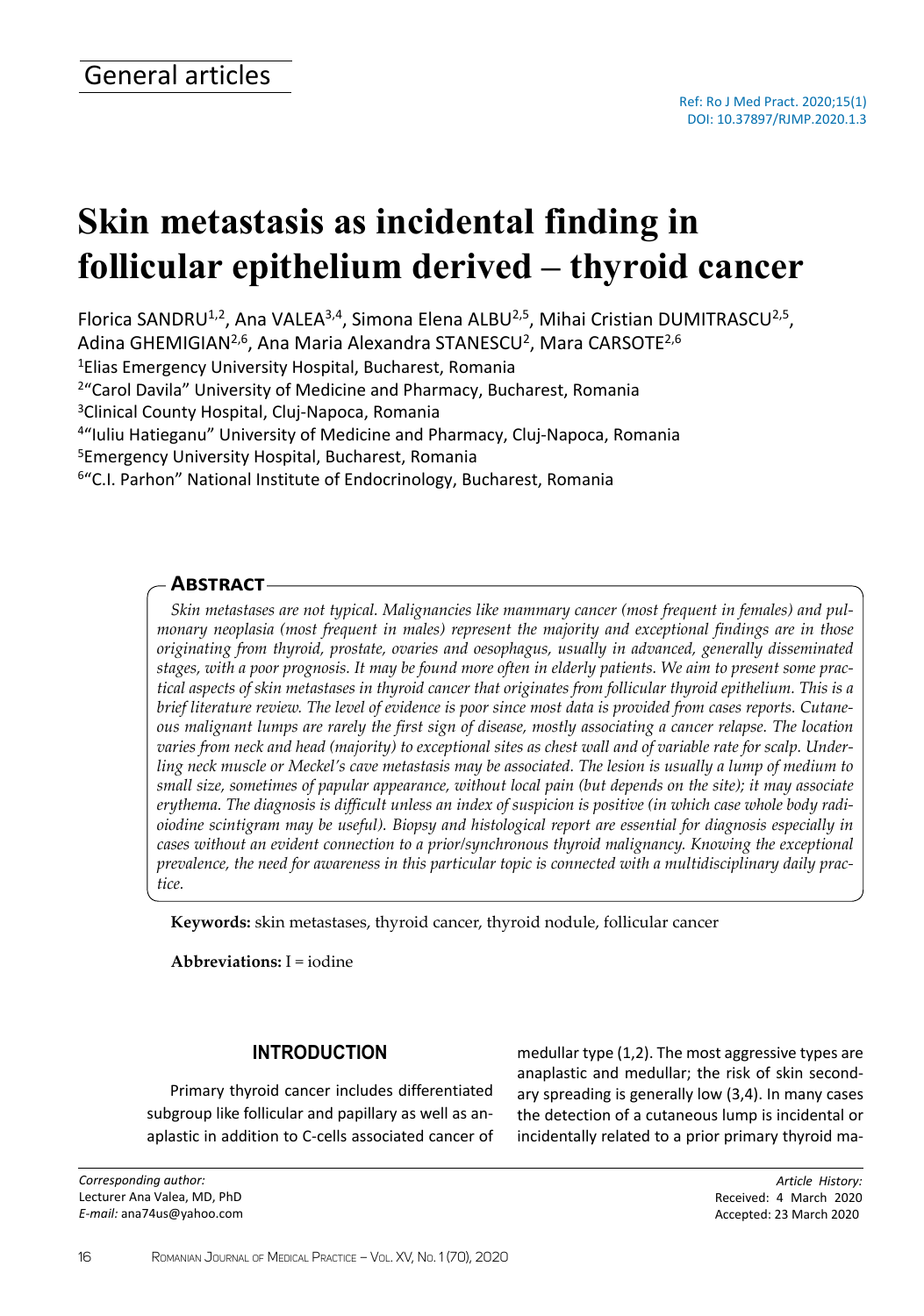lignancy (4,5). The thyroid cancer represents the most frequent endocrine cancer but in general population the prevalence is low, accounting less than 1% of all cancers (1,2,3).

On the other hand, skin as site of metastases is not typical (4). Malignancies like mammary cancer (most frequent in females), melanoma and pulmonary neoplasia (most frequent in males) represent the majority of neoplasia able to spread at cutaneous level despite the fact that skin is not actually a traditional region of secondary implant (4). Other cancers have been cited on this list with a lower incidence of skin involvement like those originating from thyroid, prostate, ovaries and oesophagus (4). This condition arises from carcinomas, usually in advanced, generally disseminated stages (4). It represents the hallmark of poor prognosis (4). Some cases series also suggested that elderly patients seem more frequent but the statistical data is not very convincing due to the rarity of condition (4).

## **AIM**

We aim to present some practical aspects involving the risk of skin metastases in thyroid cancer that originates from follicular thyroid epithelium.

## **METHOD**

This is a brief literature review. The main research tool is Pub Med. A number of 30 papers are included. The level of evidence is based on cases reports and short series. Some articles of narrative review type are also cited.

## **GENERAL PRESENTATION**

#### **Thyroid cancer**

Follicular and papillary cancers represent differentiated thyroid malignancies, the most frequent subgroup of thyroid cancer (6,7). They are derived by follicular epithelial cells (as well as anaplastic subtype) (6,7) Their detection starts from a suspected nodule either isolated or associating multinodular goitre based on clinical and/or endocrine examination (8,9) The next logical step of evaluation is thyroid ultrasound, the best screening tool (8,9,10) (Figure 1). Typical evolution of differentiated thyroid cancer is slow with a good prognosis (6,7). Thyroidectomy is the first line of approach and lifelong levothyroxine substitution is necessary in cases with total thyroid removal in association with  $1^{131}$  radioiodine therapy (6,7). Local remnants or disease relapse as well as distant metastases usually are responsive to high dose of radioiodine therapy, re-surgery is less frequent indicated (6,7). The prognostic marker is blood thyroglobulin in patients who suffered a total thyroidectomy after the adjustment of its values if positive blood anti-thyroglobulin antibodies are identified (6,7). The detection of metastases associating radioiodine uptake capacity is based on whole body scintigram but the extra-thyroid I 131 uptake may also be found in so called "benign" conditions, for instance, at the level of normal liver, muscles, kidneys and even skin (6).

#### **Skin metastases**

Follicular thyroid cancer disseminates through both pathways (blood and lymph) not only *via* lo-



*Figure 1. Thyroid ultrasound on a 36-year old female: longitudinal section of the right lobe (longitudinal diameter of 5.7 cm) pointing a macronodule of 3.8 by 2.9 by 2.5 cm (centimetre). The patient presented rapidly developing goitre within weeks and a malignancy was suspected. Total thyroidectomy was performed and an follicular adenoma with hyperplasic epithelium was identified of micro-follicular and trabecular sub-type*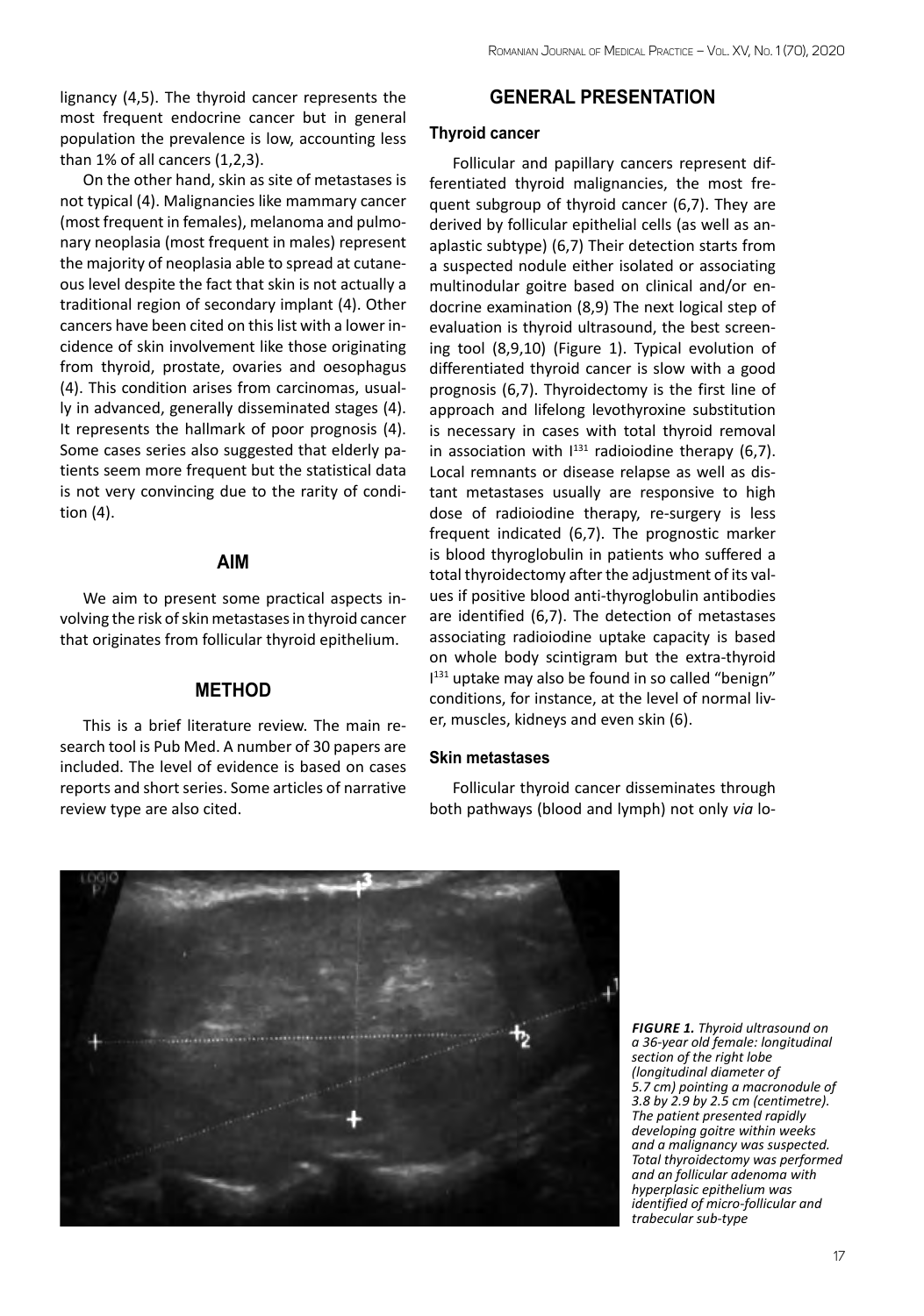cal invasion (1,2). Hematogenous route typically involves pulmonary and osseous metastases (1,2). The local spreading involves cervical lymph nodes (6). The sentinel node is located within central compartment (levels VI and VII); the second station is lateral compartment (levels II, III, IV, and V) followed by contralateral neck region (6). The rarest secondary sites of thyroid cancer involvement that have been cited are at mammary level, renal area as well as pancreas, adrenals, cerebral, ovarian, parotids, and teguments (11,12,13). Cutaneous location varies from neck and head (majority) to exceptional sites as chest wall and of variable incidence for scalp (11,12,14,15). Underling neck muscle or Meckel's cave in association with local teguments has also been reported (15,16).

The skin lesion is usually a lump of medium to small size, sometimes of papular appearance, without local pain (but depends on the site); it may associate local erythema (11,12).

The diagnosis is difficult to establish unless an index of suspicion is positive (17,18,19). Reports of skin metastases include subjects with follicular and papillary subtypes and also papillary with follicular variant or anaplastic forms among follicular epithelium derived malignancies (11,12, 20,21).

Biopsy and consecutive histological report are essential for diagnosis in cases without an evident connection to the thyroid malignancy (16). In thyroid neoplasia, skin metastases are rarely seen as the first sign of disease, but they may represent the sign of relapse (14).

If a metastasis from thyroid cancer is considered, a whole body radioiodine  $(1^{123}$  or  $1^{131})$  is useful for the cases with thyroid hormone local production as seen most probably in follicular cancer (17). The follicular cancer metastases might display typical thyroid activity thus a whole body radioiodine scintigram points out their connection with the primary lesion (17). However, except for differentiated types, the other thyroid cancers are not necessarily suggested by this functional imaging technique thus the pathological report becomes essential for aetiology confirmation (17).

Other reports include as potential panel of investigations: synchronous identification of the same mutation like BRAF in thyroid neoplasia and skin lump that might be a valuable clue for their potential connection (12). Also, the use of immunohistochemistry marker PAX-8 applies for spindle cell component of anaplastic thyroid cancer/skin metastases as a differential diagnosis tool from others malignancies containing spindle cells (21). If isolated or radioiodine refractory, surgical removal of cutaneous metastasis is indicated (18).

## **DISCUSSION**

The limits of the current subject are mostly related to lack of clear evidence based medicine data because of exceptional low incidence. Which is the real prevalence of skin metastases in epithelium derivate thyroid cancers is still a matter of debate. Also, which type of thyroid malignancy is more exposed to this form of evolution is still an open issue. No particular constellation of risk factors has been reported for the cutaneous secondary spreading, except probably for advance age and disease (6,11).

### **Incidental findings**

The presence of newly detected skin lump may be incidental and the connection with thyroid malignancy may not be evident at admission (14,15,16). Lately, incidental findings of solid, cystic or mix consistence, are not only clinically, but also radiological detected and their identification has an explosive incidence during last decades (22,23,24). In endocrinology, "thyroid incidentaloma" expression is mostly displayed by "thyroid nodule" expression for daily practice while for pituitary and adrenal glands the term of 'incidentaloma" is largely used (22,25,26). If tumour removal is less indicated in mentioned pituitary and adrenal incidentalomas, surgery for an incidental thyroid nodule is recommended depending on complex risk stratification strategy of approach (1,22,27). Incidental finding of a skin lump originating from a thyroid cancer remains an exceptional scenario (28,29,30). Whole body imagery evaluation may show the general metastatic context if positive or it may suggest the thyroid origin especially in patients with prior thyroidectomy and a certain disease free interval (28,29,30). Overall, histological report, radioiodine uptake at scintigraphy or high circulating thyroglobulin of otherwise unexplained source are the best assessments for an adequate diagnosis and further therapy even the general prognosis is considered severe in this cases (28,29,30).

## **CONCLUSION**

Knowing the exceptional prevalence of thyroid cancer-related skin metastases, the need for awareness is connected with a multidisciplinary daily practice.

> *Conflict of interest:* none declared *Financial support:* none declared